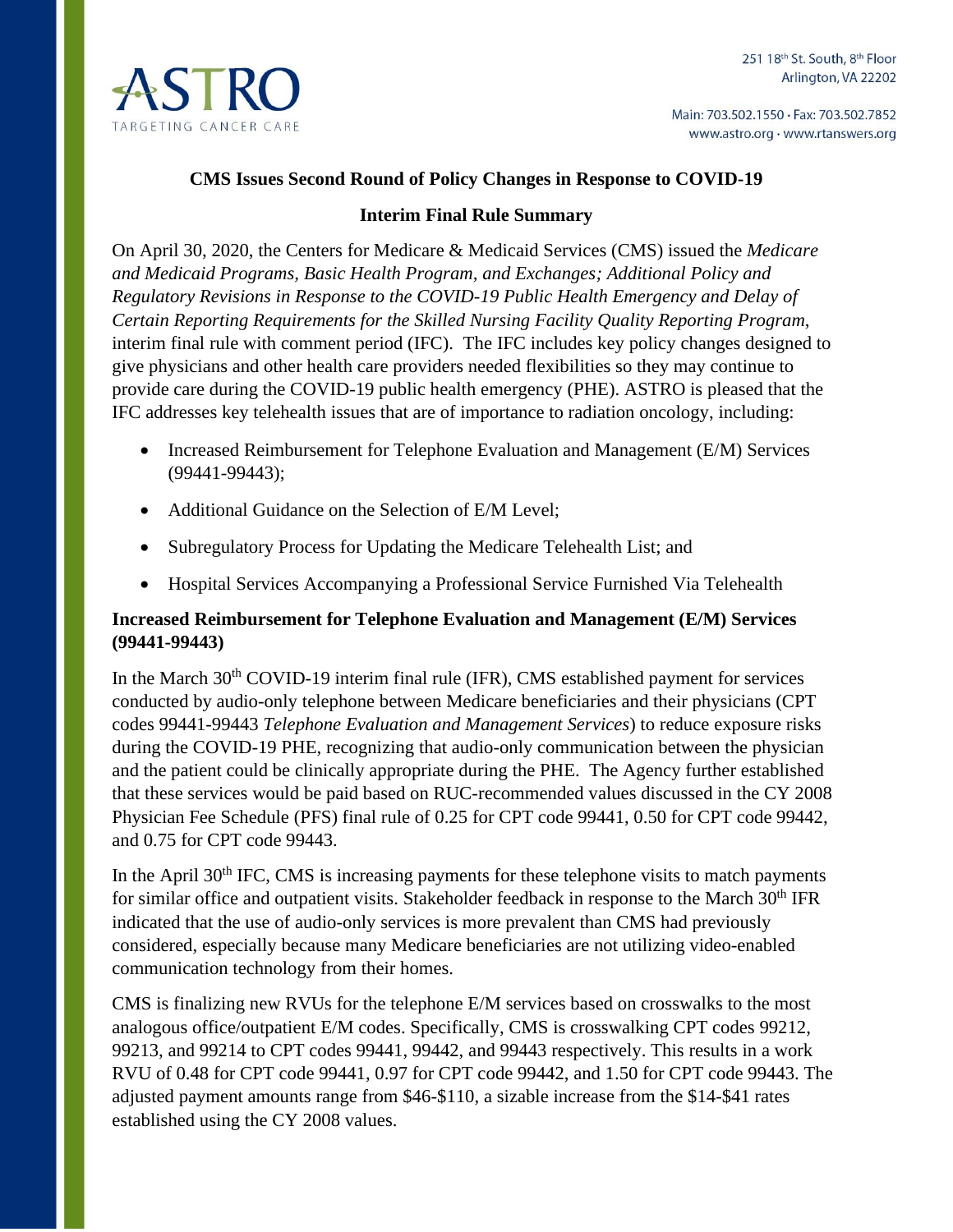The payments are retroactive to March 1, 2020. The Agency does not anticipate that the increases in payment rates will result in higher aggregate Medicare expenditures as long as the telephone E/M visits fully substitute for in-person or telehealth E/M visits that otherwise would have occurred during the PHE.

### **Additional Guidance on the Selection of E/M Level**

The provisions of the March 30<sup>th</sup> COVID-19 IFR revised the Agency's policy that specified parameters involving the office/outpatient E/M level selection criteria for office/outpatient E/M services furnished via telehealth. The policy indicated that E/M level selection can be based on medical decision making (MDM) or time, with time defined as all time associated with E/M on the day of the patient encounter. In addition, CMS removed requirements regarding documentation of history and/or physical exam in the medical record. At the time of the IFR, CMS finalized that the current typical times associated with the office/outpatient E/M visits should be met for purposes of level selection, causing confusion among physicians because those typical times listed by CMS did not align with the typical times included in the office/outpatient E/M code descriptors.

In the April  $30<sup>th</sup>$  IFC, CMS is clarifying the typical times for E/M level selection and updating its policy. CMS is finalizing that the times listed in the code descriptors are the most appropriate for the purpose of E/M level selection. This policy only applies to office/outpatient visits furnished via Medicare telehealth during the COVID-19 public health emergency.

*Note: Please see ASTRO's COVID-19 Coding [Guidance](https://www.astro.org/Daily-Practice/Coding/Coding-Guidance/Coding-Updates/COVID-19-Coding-Guidance) for a list of E/M codes and their typical times*

# **Subregulatory Process for Updating the Medicare Telehealth List**

In the March 30<sup>th</sup> COVID-19 IFR, CMS added a number of services to the Medicare telehealth list on an interim basis for the duration of the PHE. In the April  $30<sup>th</sup>$  IFC, CMS is modifying the method for adding or deleting services from the Medicare telehealth services list to expedite the process during the PHE outside the customary notice and comment rulemaking. CMS states that although the vast majority of services have already been added to the Medicare telehealth list for purposes of the PHE for the COVID-19 pandemic, it is possible that more services may be identified that would be appropriate additions to the telehealth list, taking into consideration infection control, patient safety, and other public health concerns resulting from the COVID-19 PHE. CMS will use a subregulatory process and post new services to the Agency's web listing of telehealth services when the agency receives a request to add (or identifies through internal review) a service that can be furnished in full, as described by the relevant code, by a distant site practitioner to a beneficiary in a manner that is similar to the in-person service, to modify the services included on the Medicare telehealth list. These additional services would remain on the list only during the PHE.